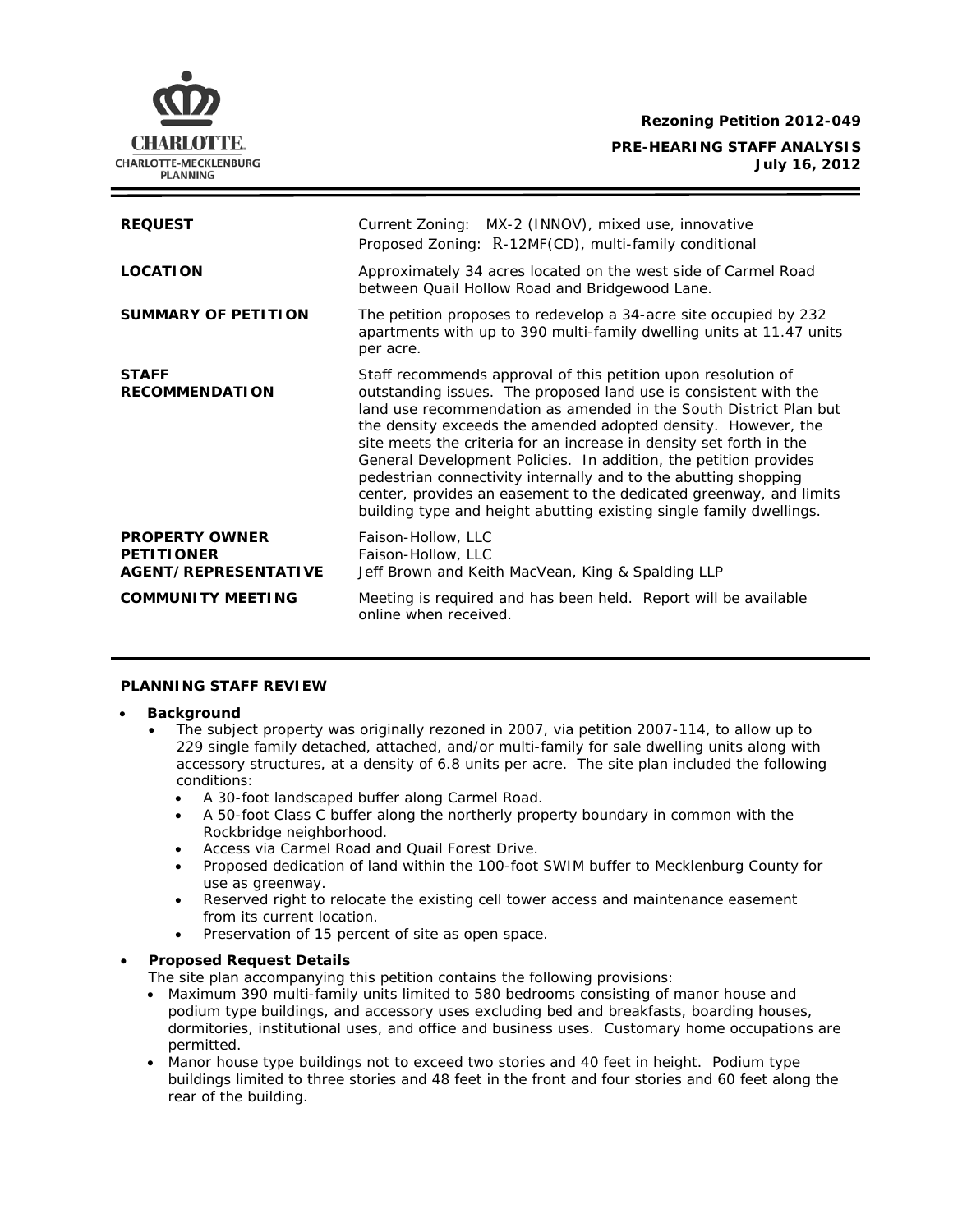- Minimum unit size of 700 square feet exclusive of attached garages.
- Building setbacks along Carmel Road range from a minimum 70 feet to 127 feet as depicted.
- Building materials consisting of a combination of brick, stone, precast stone, precast concrete, synthetic stone, cementitious siding, stucco or wood. A minimum 35 percent of the exterior of each building to be constructed of brick, stone and synthetic stone, precast stone or precast concrete. Vinyl siding not permitted as an exterior building material, except on windows and soffits.
- The front or side of manor type buildings will be oriented toward Carmel Road, the internal private street, the southern property boundary along buildings 9, 10, 12, 13, 14, or the adjacent single family dwelling along the northern property boundary.
- Parking prohibited between the buildings and Carmel Road.
- Allowance of gates along the internal private street at its intersection with internal drives, which shall not prohibit connectivity between Carmel Road and Quail Forest Drive on the private street.
- An eight-foot planting strip and a six-foot sidewalk along Carmel Road.
- An eight-foot planting strip and five-foot sidewalk along both sides of the internal private street linking Carmel Road to Quail Forest Drive.
- A pedestrian access to the adjoining shopping center to be located between Building  $#8$  and  $#9$ .
- A CATS bus passenger waiting pad along Carmel Road.
- Dedication of a portion of the 100-foot wide SWIM buffer along McMullen Creek to Mecklenburg County Park and Recreation Department and a 40-foot side greenway access easement.
- Detached lighting not to exceed 15 feet in height.
- An edge treatment along the northern property boundary consisting of variations of a 50-foot tree save/buffer area, a series of retaining walls along the inner edge of the buffer area, evergreen trees and shrubs, and a decorative metal fence.
- A 40-foot tree save/Class C buffer along the southern property boundary adjacent to the existing condominiums.
- Existing vegetation along the southern property boundary adjacent to the existing commercial shopping center will be preserved and supplemented to Class C standards where portions are removed or do not exist.
- The two on site existing wireless communication towers to remain. Additional transmission towers are prohibited.
- Solid waste compactor facility and recycling area located a minimum of 60 feet from the exterior property line.

### • **Existing Zoning and Land Use**

• The subject property is developed with approximately 232 apartment units. Surrounding properties on all sides are zoned R-3, R-15(CD), R-12PUD and R-20MF and developed with single family dwellings or condominium units, with the exception of an existing shopping center zoned B-1(CD) located at the northwest corner of Quail Hollow Road and Carmel Road.

### • **Rezoning History in Area**

There have been no rezonings in the immediate area in recent years.

### • **Public Plans and Policies**

- The *South District* Plan (1993) as amended by the prior rezoning shows the subject property as multi-family residential at 6.8 dwelling units per acre.
- The *General Development Policies* (GDP) support residential densities at up to 12 units per acre.

| <b>Assessment Criteria</b>         | Density Category - >8 up to 12 dua |
|------------------------------------|------------------------------------|
| Meeting with Staff                 | $1$ (Yes)                          |
| Sewer and Water Availability       | 2 (CMUD)                           |
| Land Use Accessibility             | 2 (Medium)                         |
| <b>Connectivity Analysis</b>       | 3 (Medium)                         |
| Road Network Evaluation            | O(No)                              |
| <b>Design Guidelines</b>           | 4 (Yes)                            |
| Other Opportunities or Constraints | <b>NA</b>                          |
| <b>Minimum Points Needed: 12</b>   | <b>Total Points: 12</b>            |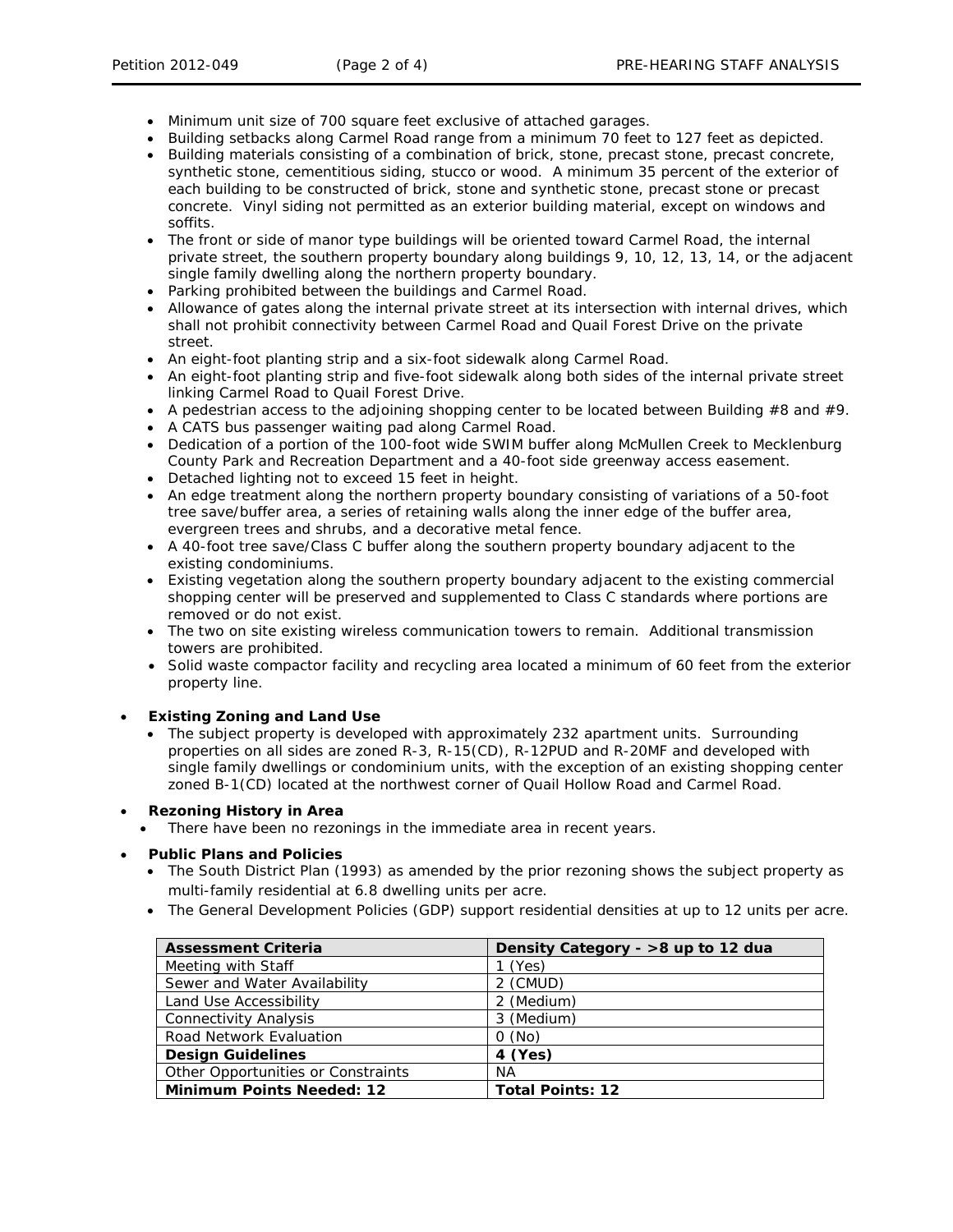The land use is consistent with the amended *South District Plan* but the density is inconsistent with the density as amended. However, the site meets the density recommendations of the GDP.

**DEPARTMENT COMMENTS** (see full department reports online)

- **Charlotte Area Transit System:** No issues.
- **Charlotte Department of Neighborhood & Business Services:** No issues.
- **Transportation:** The petitioner should:
	- Implement a raised landscaped median approximately 8' x 50' on Carmel Road just north of Quail Wood Drive, which will serve as a traffic calming device and a refuge for pedestrians and bicyclists.
	- Implement a raised right turn island in the northwest quadrant of the Quail Hollow Road and Carmel Road intersection.
	- **Vehicle Trip Generation:** Current Zoning: 1,500 trips per day. Proposed Zoning: 2,700 trips per day.
	- **Connectivity:** No issues.
- **Charlotte Fire Department:** No issues.
- **Charlotte-Mecklenburg Police Department:** No issues.
- **Charlotte-Mecklenburg Schools:** The proposed development would generate 100 students. The net change in the number of students generated from existing zoning to the proposed zoning is 40 students.
- **Charlotte-Mecklenburg Storm Water Services:** No issues.
- **Engineering and Property Management:** No issues.
- **Mecklenburg County Land Use and Environmental Services Agency:** No comments received.
- **Mecklenburg County Parks and Recreation Department:** Convey the 100-foot SWIM buffer (labeled as the 100-foot Post Construction Buffer) to Mecklenburg County for greenway.
- **Urban Forestry:** No issues.

**ENVIRONMENTALLY SENSITIVE SITE DESIGN** (see full department reports online)

- **Site Design:** The following explains how the petition addresses the environmentally sensitive site design guidance in the *General Development Policies-Environment*.
	- Protects/restores environmentally sensitive areas by preserving a portion of the 100-foot SWIM buffer along McMullen Creek to be conveyed to Mecklenburg County Park and Recreation Department and providing a 40-foot wide greenway access easement to allow Mecklenburg County Park and Recreation Department to construct an easement to the greenway.

# **OUTSTANDING ISSUES**

- The petitioner should:
	- 1. Amend Site Development Data on Sheet RZ-1 and RZ-2 to indicate that podium type buildings limited to three stories and 48 feet in the front and four stories and 60 feet along the rear of the building.
	- 2. Amend Note 5B under the heading of Streetscape, Buffers and Landscaping to indicate that planting strip width may vary but will be a minimum of eight feet in width.